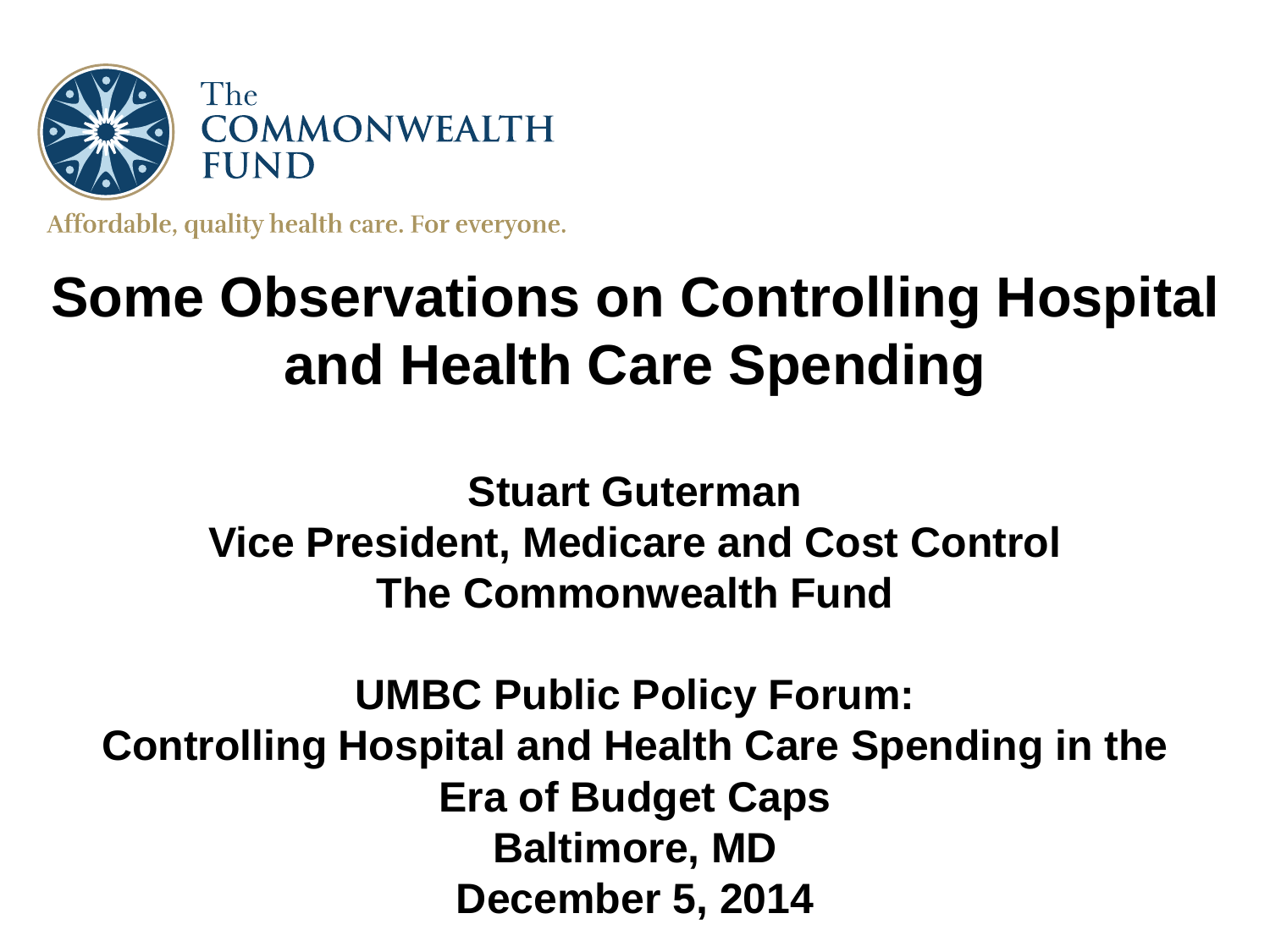#### **Hospitals' Share of National Health Care Spending Has Decreased: Share of National Health Expenditures (NHE) by Type of Service, 1983 and 2013 Share of NHE**



Source: Centers for Medicare and Medicaid Services, Office of the Actuary.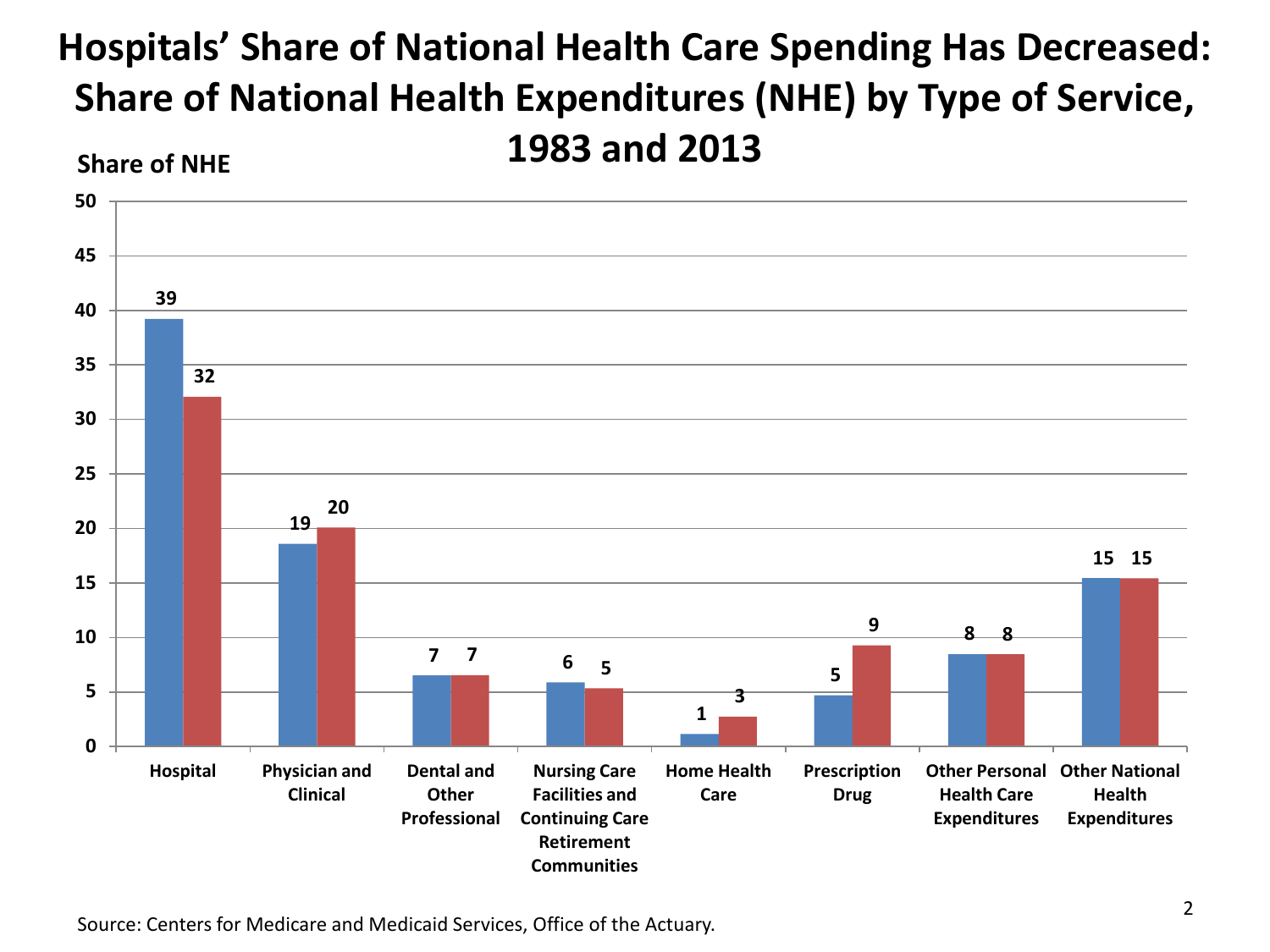#### **Nonetheless, Hospital Spending Has Grown Rapidly: Cumulative Change in Real Hospital and Total National Health Expenditures, 1983-2013**

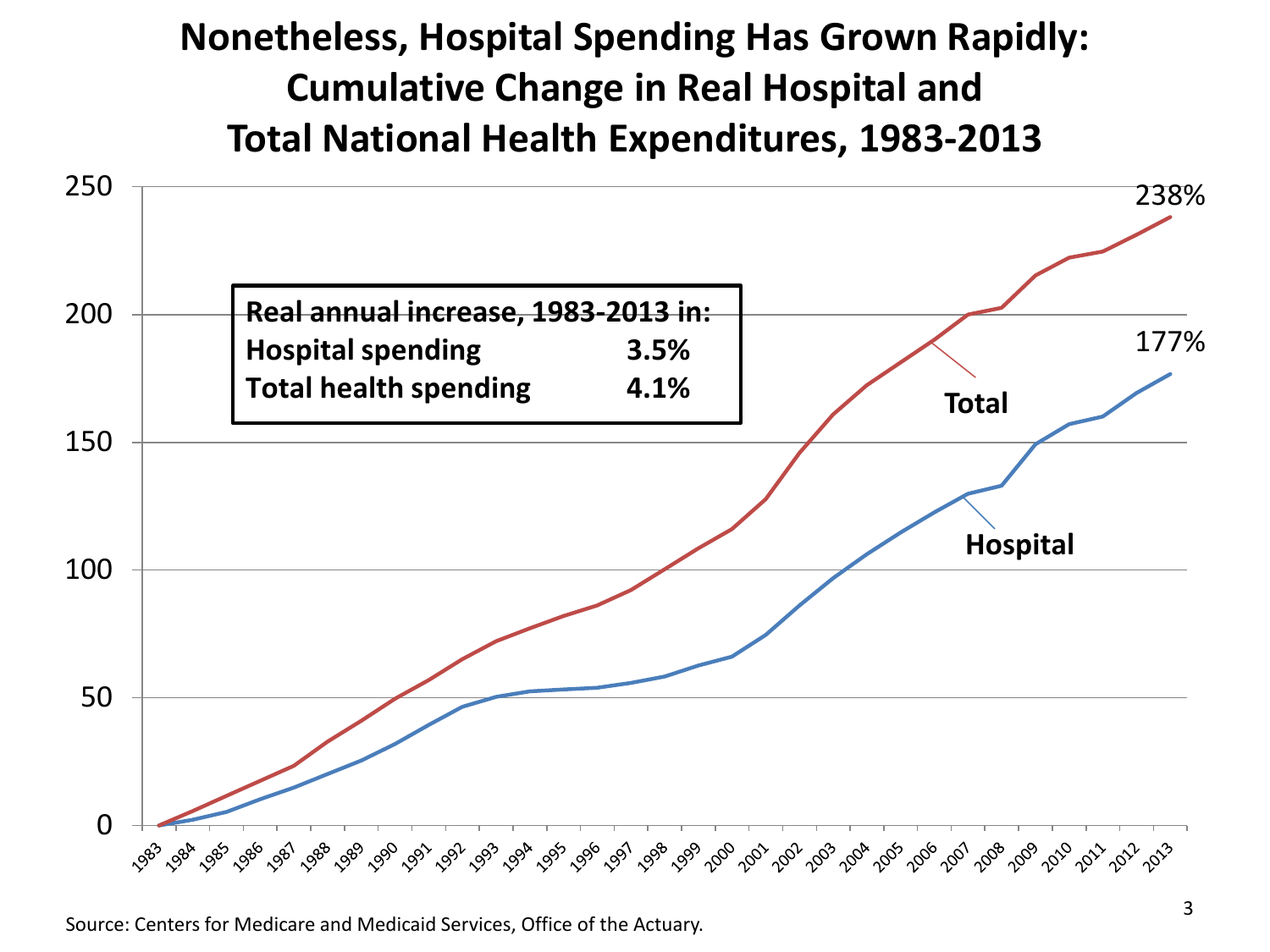# **Hospitals Still Account for the Biggest Part of Health Spending Growth: Contribution to NHE Increase by Category, 1983-2012**



Source: Centers for Medicare and Medicaid Services, Office of the Actuary.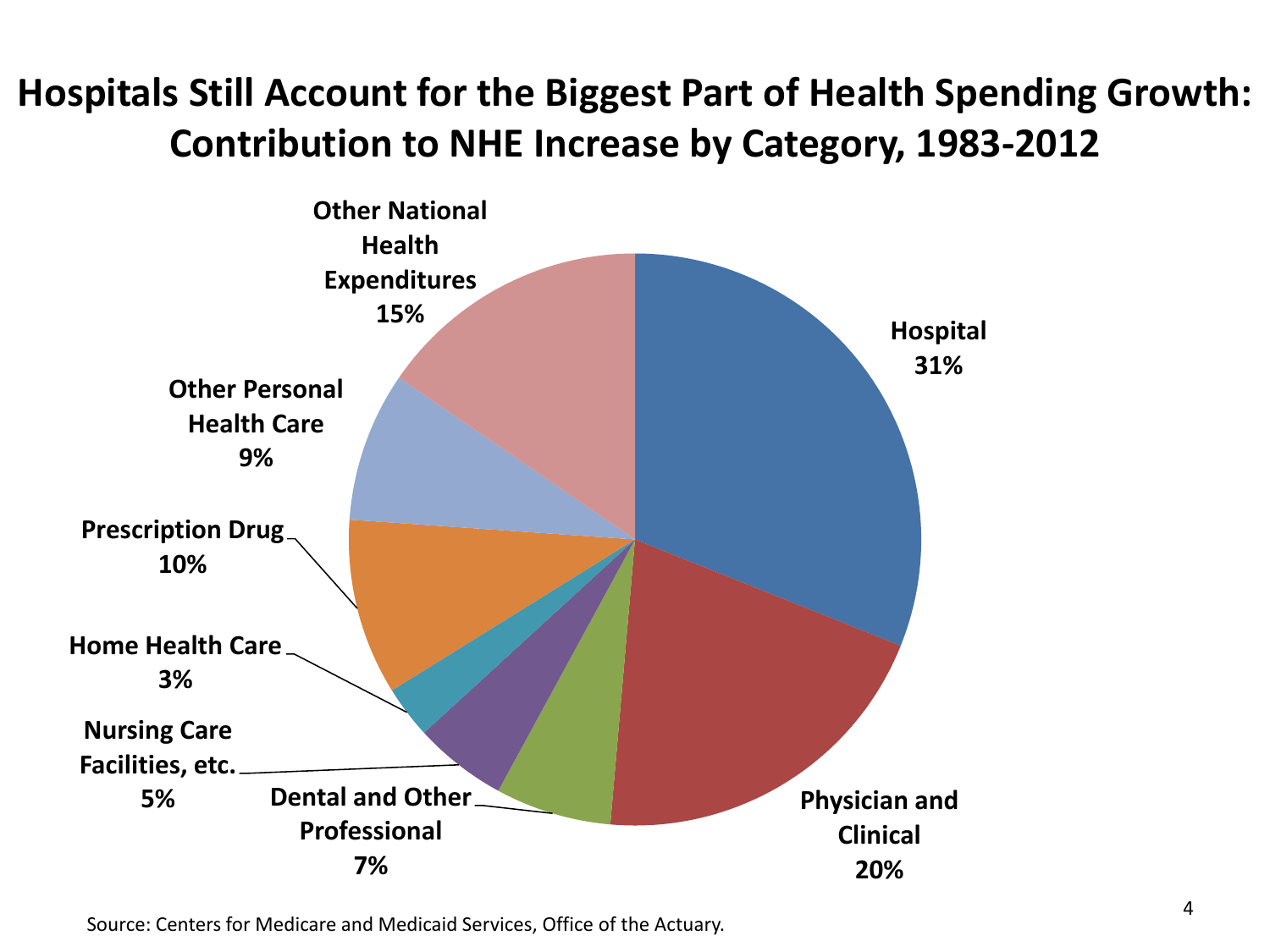# **Nationwide, There Is Wide Variation in Hospital Payments by Payer: Payment to Cost Ratios by Payer Category, 1988-2012 Community Hospitals Nationwide**



Source: Commonwealth Fund analysis of data from American Hospital Association Trendwatch Chartbook 2014.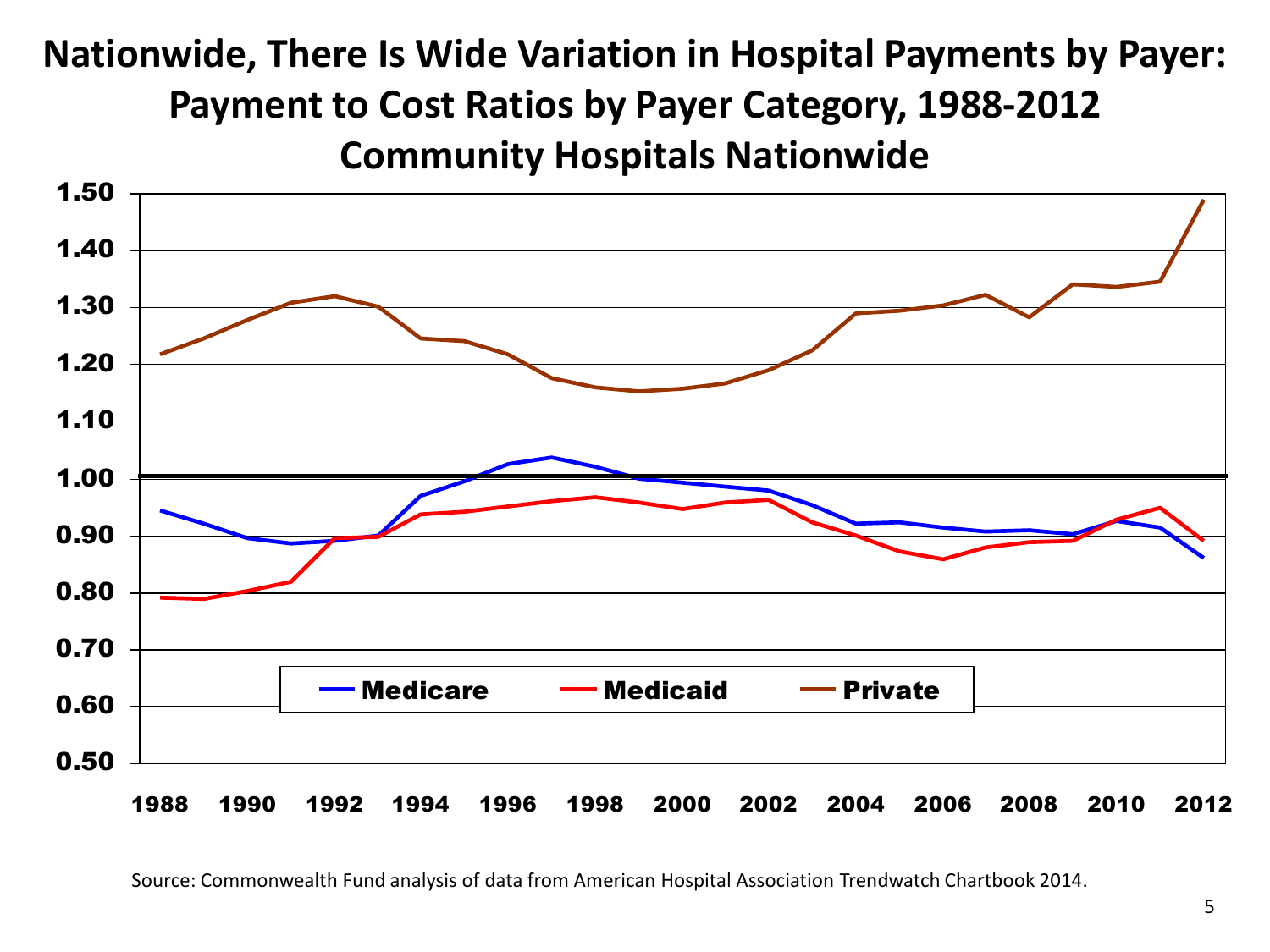### **The Relationships Between Payment and Costs Also Vary Widely: Medicare Payment to Cost Ratio and Cost Increase, 1988-2012 Community Hospitals Nationwide**



Source: Commonwealth Fund analysis of data from American Hospital Association Trendwatch Chartbook 2014.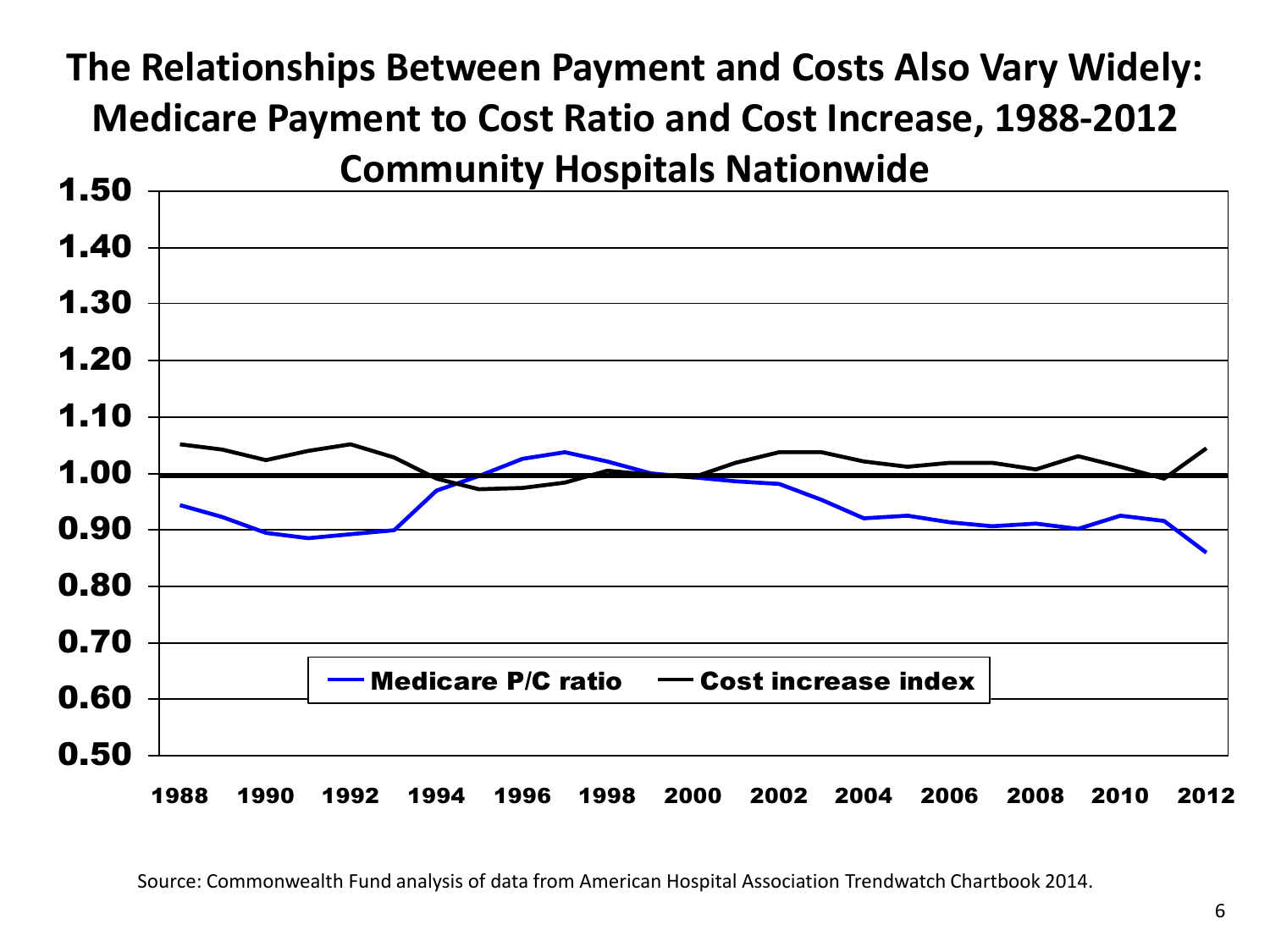### **The Relationships Between Payment and Costs Also Vary Widely: Private Payment to Cost Ratio and Cost Increase, 1988-2012 Community Hospitals Nationwide**



Source: Commonwealth Fund analysis of data from American Hospital Association Trendwatch Chartbook 2014.